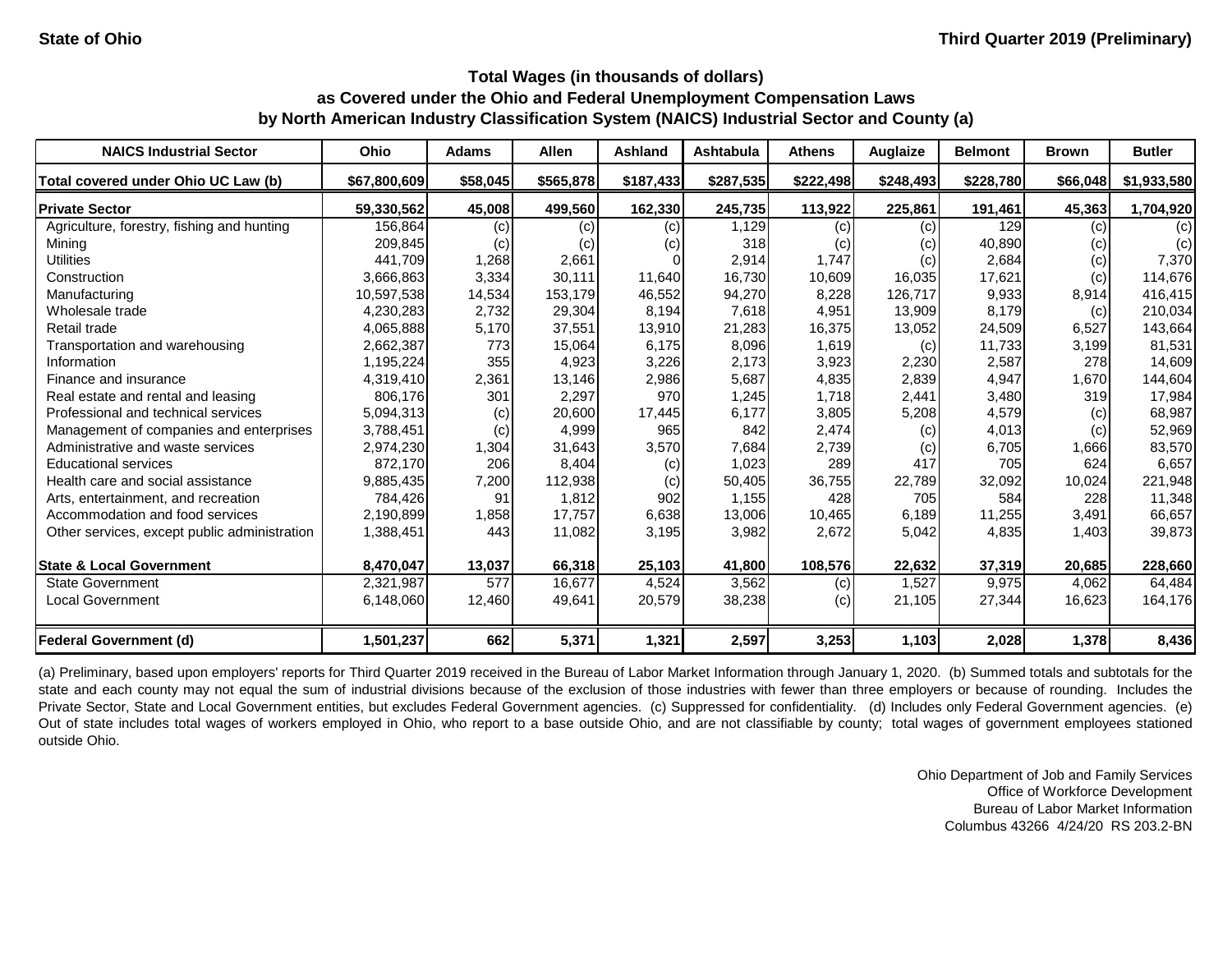| <b>NAICS Industrial Sector</b>               | Carroll  | Champaign | <b>Clark</b> | <b>Clermont</b> | <b>Clinton</b> | <b>Columbiana</b> | <b>Coshocton</b> | Crawford  | Cuyahoga     | <b>Darke</b> |
|----------------------------------------------|----------|-----------|--------------|-----------------|----------------|-------------------|------------------|-----------|--------------|--------------|
| Total covered under Ohio UC Law (b)          | \$60,452 | \$113,541 | \$477,582    | \$666,720       | \$215,451      | \$277,508         | \$96,173         | \$128,961 | \$10,041,110 | \$181,753    |
| <b>Private Sector</b>                        | 51,774   | 94,470    | 409,863      | 579,816         | 193,172        | 237,326           | 81,886           | 110,457   | 9,002,745    | 160,176      |
| Agriculture, forestry, fishing and hunting   | 57       | (c)       | 4,251        | (c)             | 1,115          | 1,453             | 718              | (c)       | 2,533        | (c)          |
| Mining                                       | 1,028    | (c)       | 2,651        | (c)             |                | 2,333             | 1,032            | (c)       | 7,470        | (c)          |
| <b>Utilities</b>                             | (c)      | (c)       | (c)          | 8,955           | (c)            | (c)               | 4,345            | (c)       | 32,806       | 1,090        |
| Construction                                 | 6,164    | 3,588     | 13,688       | 44,109          | 4,231          | 18,360            | 3,705            | 5,986     | 386,640      | 11,651       |
| Manufacturing                                | 14,527   | 52,608    | 95,500       | 91,744          | 46,642         | 74,075            | 34,984           | 26,272    | 1,090,149    | 56,333       |
| Wholesale trade                              | (c)      | (c)       | (c)          | 37,021          | (c)            | (c)               | 1,731            | 5,407     | 618,845      | 9,170        |
| Retail trade                                 | 6,059    | 6,057     | 35,434       | 71,531          | 11,007         | 23,820            | 6,811            | 8,705     | 438,932      | 12,300       |
| Transportation and warehousing               | 5,342    | 3,007     | 29,047       | 37,506          | 60,464         | 14,458            | 2,558            | (c)       | 318,193      | 13,798       |
| Information                                  | 365      | 637       | 1,550        | 30,505          | 9,880          | 1,626             | 565              | 436       | 189,076      | 849          |
| Finance and insurance                        | 862      | 2,274     | 28,587       | 40,824          | 5,042          | 5,752             | 2,289            | 7,387     | 881,016      | 7,161        |
| Real estate and rental and leasing           | 1,029    | 560       | 3,664        | 12,765          | 1,948          | 2,047             | 300              | 394       | 167,042      | 869          |
| Professional and technical services          | (c)      | 4,661     | 11,443       | 39,950          | 3,361          | 4,504             | (c)              | (c)       | 963,140      | 5,268        |
| Management of companies and enterprises      | (c)      | (c)       | 21,371       | 10,523          | 6,852          | 2,482             | (c)              | (c)       | 661,883      | 200          |
| Administrative and waste services            | 2,275    | (c)       | 19,052       | 32,376          | 2,360          | 11,281            | 1,898            | 4,218     | 472,640      | 5,264        |
| <b>Educational services</b>                  | (c)      | 1,426     | 6,908        | 2,836           | 2,387          | 1,089             | 480              | (c)       | 211,283      | 338          |
| Health care and social assistance            | (c)      | 8,510     | 79,219       | 64,364          | 15,588         | 44,157            | 14,075           | (c)       | 1,807,129    | 23,173       |
| Arts, entertainment, and recreation          | 426      | 579       | 1,949        | 5,081           | 1,200          | 945               | 455              | 295       | 248,786      | 957          |
| Accommodation and food services              | 1,941    | 2,218     | 18,665       | 31,361          | 5,148          | 8,979             | 2,362            | 4,350     | 303,875      | 3,435        |
| Other services, except public administration | 1,092    | 1,744     | 13,455       | 16,983          | 2,850          | 8,340             | 1,295            | 1,929     | 201,306      | 2,342        |
| <b>State &amp; Local Government</b>          | 8,678    | 19,071    | 67,719       | 86,904          | 22,279         | 40,182            | 14,287           | 18,504    | 1,038,365    | 21,577       |
| <b>State Government</b>                      | 533      | 718       | 2,350        | 9,238           | 2,207          | 3,992             | 674              | 2,346     | 76,036       | 674          |
| <b>Local Government</b>                      | 8,145    | 18,353    | 65,369       | 77,666          | 20,072         | 36,190            | 13,613           | 16,158    | 962,329      | 20,903       |
| <b>Federal Government (d)</b>                | 541      | 792       | 7,739        | 6,515           | 2,396          | 10,721            | 1,060            | 966       | 322,363      | 1,289        |

(a) Preliminary, based upon employers' reports for Third Quarter 2019 received in the Bureau of Labor Market Information through January 1, 2020. (b) Summed totals and subtotals for the state and each county may not equal the sum of industrial divisions because of the exclusion of those industries with fewer than three employers or because of rounding. Includes the Private Sector, State and Local Government entities, but excludes Federal Government agencies. (c) Suppressed for confidentiality. (d) Includes only Federal Government agencies. (e) Out of state includes total wages of workers employed in Ohio, who report to a base outside Ohio, and are not classifiable by county; total wages of government employees stationed outside Ohio.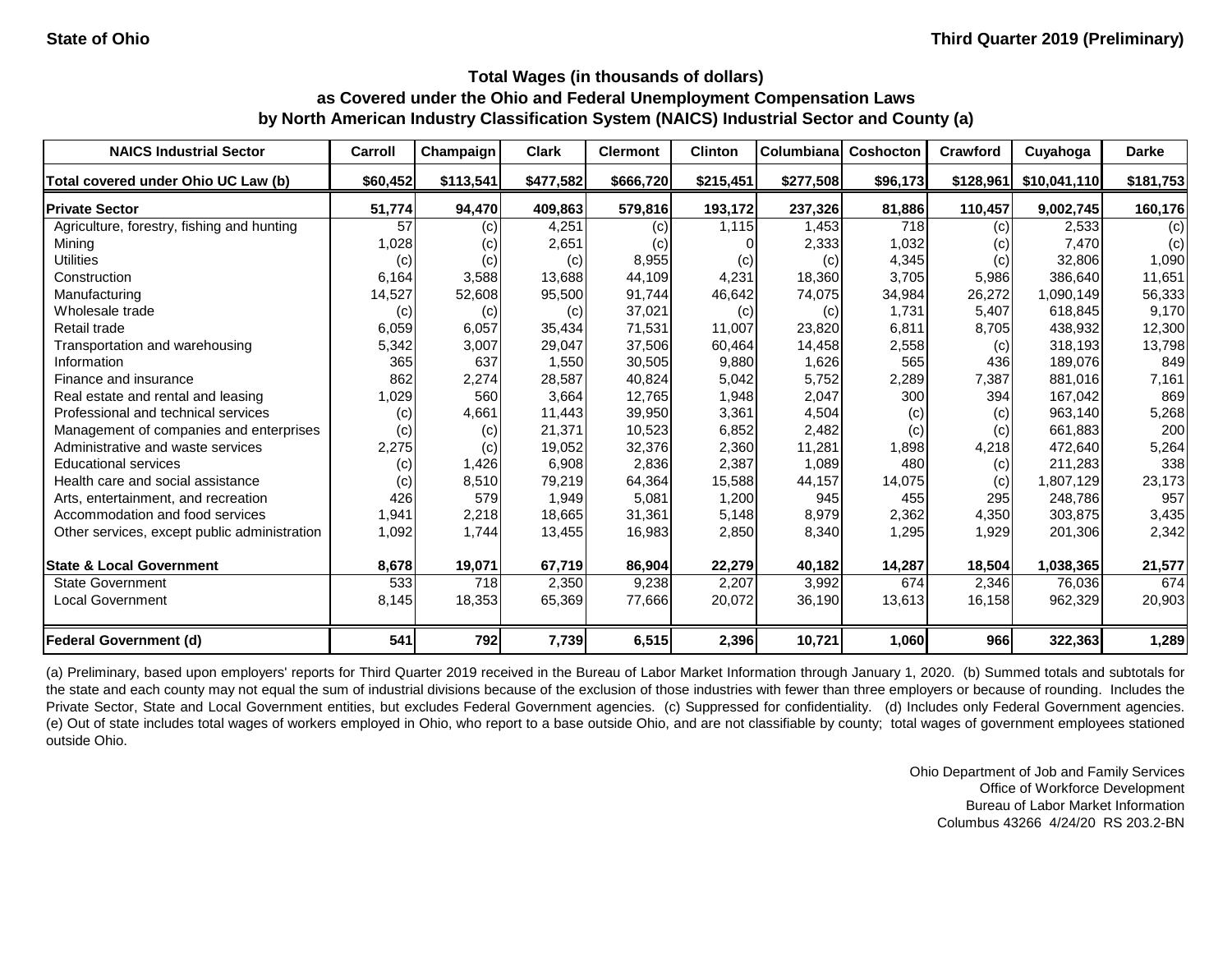| <b>NAICS Industrial Sector</b>               | <b>Defiance</b> | <b>Delaware</b> | Erie      | <b>Fairfield</b> | <b>Fayette</b> | <b>Franklin</b> | <b>Fulton</b> | Gallia    | Geauga    | Greene    |
|----------------------------------------------|-----------------|-----------------|-----------|------------------|----------------|-----------------|---------------|-----------|-----------|-----------|
| Total covered under Ohio UC Law (b)          | \$159,393       | \$1,238,870     | \$360,956 | \$429,027        | \$101,389      | \$10,667,890    | \$208,030     | \$103,416 | \$389,004 | \$752,032 |
| <b>Private Sector</b>                        | 138,141         | 1,124,010       | 301,177   | 349,818          | 83,773         | 8,747,459       | 184,409       | 86,575    | 347,332   | 641,294   |
| Agriculture, forestry, fishing and hunting   | 2,234           | (c)             | (c)       | 458              | 1,231          | 4,082           | (c)           | (c)       | (c)       | 1,806     |
| Mining                                       |                 | (c)             | (c)       | 76               |                | 6,402           | (c)           | (c)       | (C)       | 2,100     |
| <b>Utilities</b>                             | (c)             | 3,724           | (c)       | 5,518            | (c)            | 84,922          | (c)           | 11,259    | (c)       | (c)       |
| Construction                                 | 4,385           | 61,712          | 15,972    | 35,436           | 4,142          | 513,616         | 17,762        | 5,569     | 33,765    | 20,439    |
| Manufacturing                                | 48,194          | 103,032         | 74,030    | 54,589           | 21,939         | 570,907         | 96,667        | 6,575     | 95,655    | 42,173    |
| Wholesale trade                              | (c)             | 48,456          | 14,250    | 13,106           | (c)            | 514,800         | 12,393        | 902       | 31,747    | 19,482    |
| Retail trade                                 | 15,757          | 82,800          | 31,462    | 42,516           | 13,711         | 537,007         | 10,412        | 9,116     | 30,908    | 71,872    |
| Transportation and warehousing               | 8,141           | 29,070          | (c)       | 9,825            | 13,459         | 672,840         | (c)           | 3,247     | (c)       | (c)       |
| Information                                  | 1,615           | 11,430          | 4,345     | 2,322            | 408            | 285,450         | 347           | 596       | 1,527     | 9,560     |
| Finance and insurance                        | 8,408           | 115,580         | 9,857     | 9,762            | 1,796          | 1,034,985       | 3,885         | 4,218     | 10,312    | 23,835    |
| Real estate and rental and leasing           | 770             | 12,034          | 1,943     | 4,537            | 377            | 175,720         | 951           | 340       | 2,164     | 6,148     |
| Professional and technical services          | 2,411           | 113,980         | 7,250     | 13,680           | (c)            | 999,929         | (c)           | 529       | 16,142    | 232,481   |
| Management of companies and enterprises      | 336             | 266,999         | 3,498     | 3,754            | (c)            | 640,677         | (c)           | (c)       | 4,256     | 18,144    |
| Administrative and waste services            | 7,281           | 52,382          | 7,860     | 27,576           | 2,230          | 527,416         | 2,798         | (c)       | 29,970    | 17,143    |
| <b>Educational services</b>                  | (c)             | 10,821          | 1,523     | 1,642            | (c)            | 128,452         | (c)           | (c)       | 5,895     | 19,040    |
| Health care and social assistance            | (c)             | 104,111         | 53,357    | 84,902           | (c)            | 1,390,961       | (c)           | (c)       | 46,862    | 91,344    |
| Arts, entertainment, and recreation          | 520             | 24,832          | 24,251    | 2,005            | 361            | 80,767          | 1,252         | 114       | 2,788     | 3,164     |
| Accommodation and food services              | 5,527           | 53,706          | 29,639    | 25,630           | 4,462          | 337,388         | 3,245         | 3,790     | 11,437    | 38,194    |
| Other services, except public administration | 3,002           | 25,600          | 5,936     | 12,483           | 2,207          | 241,138         | 2,637         | 1,880     | 10,730    | 11,428    |
| <b>State &amp; Local Government</b>          | 21,252          | 114,860         | 59,779    | 79,209           | 17,616         | 1,920,431       | 23,621        | 16,841    | 41,672    | 110,738   |
| <b>State Government</b>                      | 1,301           | 6,277           | 13,595    | 10,812           | 609            | 1,125,909       | 1,851         | 3,619     | 2,911     | (c)       |
| <b>Local Government</b>                      | 19,951          | 108,583         | 46,184    | 68,397           | 17,007         | 794,522         | 21,770        | 13,222    | 38,761    | (c)       |
| <b>Federal Government (d)</b>                | 1,161           | 3,490           | 4,206     | 3,439            | 639            | 240,623         | 1,148         | 836       | 1,275     | 324,017   |

(a) Preliminary, based upon employers' reports for Third Quarter 2019 received in the Bureau of Labor Market Information through January 1, 2020. (b) Summed totals and subtotals for the state and each county may not equal the sum of industrial divisions because of the exclusion of those industries with fewer than three employers or because of rounding. Includes the Private Sector, State and Local Government entities, but excludes Federal Government agencies. (c) Suppressed for confidentiality. (d) Includes only Federal Government agencies. (e) Out of state includes total wages of workers employed in Ohio, who report to a base outside Ohio, and are not classifiable by county; total wages of government employees stationed outside Ohio.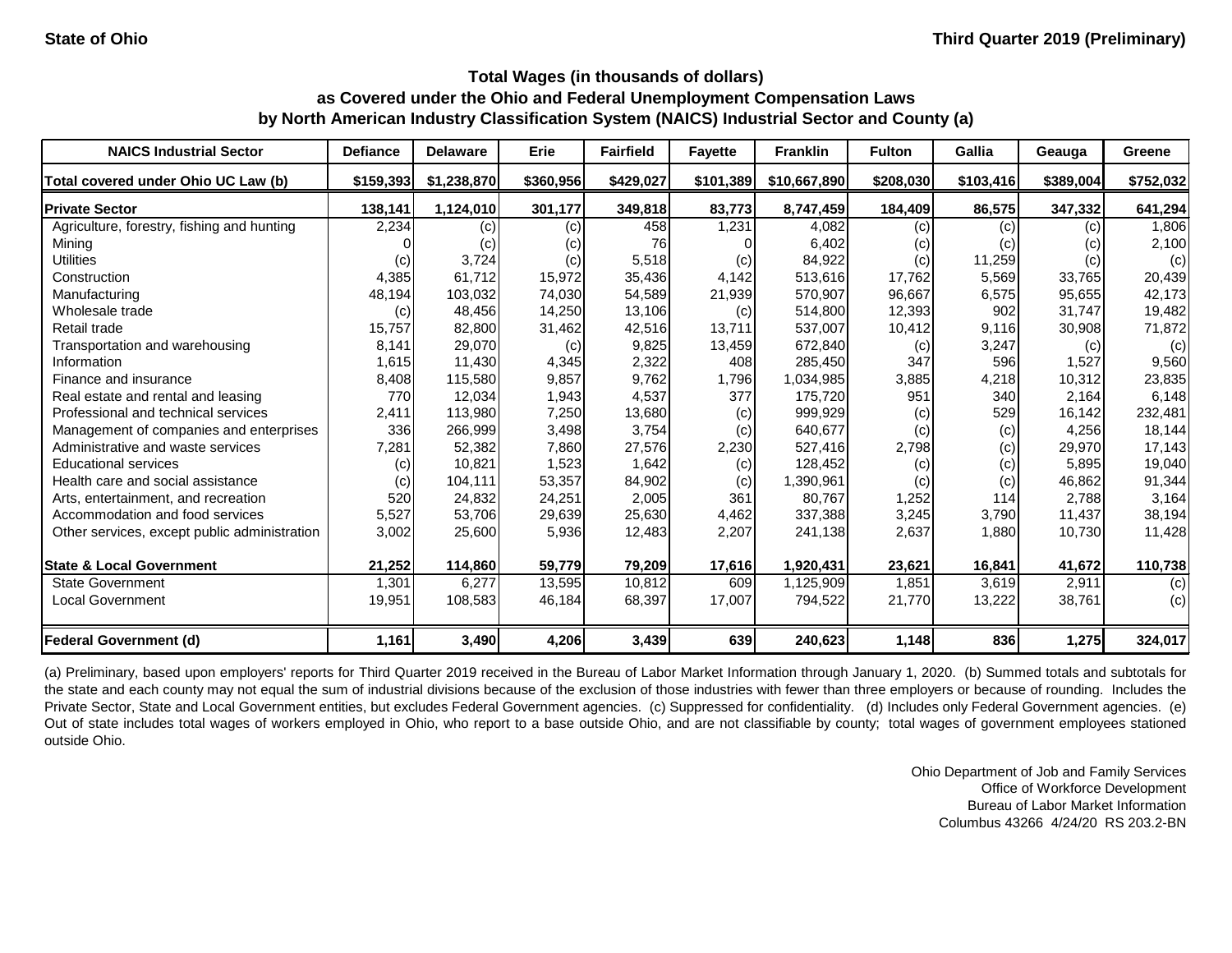| <b>NAICS Industrial Sector</b>               | <b>Guernsey</b> | <b>Hamilton</b> | <b>Hancock</b> | <b>Hardin</b> | <b>Harrison</b> | <b>Henry</b> | <b>Highland</b> | <b>Hocking</b> | <b>Holmes</b> | Huron     |
|----------------------------------------------|-----------------|-----------------|----------------|---------------|-----------------|--------------|-----------------|----------------|---------------|-----------|
| Total covered under Ohio UC Law (b)          | \$158,142       | \$7,902,761     | \$543,365      | \$75,033      | \$42,375        | \$119,778    | \$92,417        | \$53,603       | \$208,005     | \$225,170 |
| <b>Private Sector</b>                        | 134,049         | 7,307,769       | 509,067        | 62,739        | 35,562          | 100,546      | 70,010          | 37,650         | 192,525       | 200,317   |
| Agriculture, forestry, fishing and hunting   | 317             | 3,962           | (c)            | (c)           | (c)             | (c)          | 312             | (c)            | 1,614         | (c)       |
| Mining                                       | 8,597           | 2,305           | (c)            | (c)           | (c)             | (c)          | 316             | (c)            | 593           | (c)       |
| <b>Utilities</b>                             | 1,353           | 34,294          | 2,461          | 996           | (c)             | 360          | 1,097           | (c)            | 1,809         | (c)       |
| Construction                                 | 9,554           | 359,046         | 18,711         | 1,215         | 3,000           | 12,227       | 4,018           | 3,586          | 30,684        | 31,450    |
| Manufacturing                                | 36,639          | 1,218,870       | 154,971        | 23,056        | 8,916           | 48,196       | 20,126          | 8,979          | 82,764        | 66,229    |
| Wholesale trade                              | 5,866           | 440,178         | 24,972         | 2,659         | (c)             | 3,220        | 2,372           | 911            | 10,635        | (c)       |
| Retail trade                                 | 9,902           | 326,387         | 28,924         | 5,139         | 1,465           | 6,407        | 12,598          | 5,146          | 19,621        | 13,820    |
| Transportation and warehousing               | 9,198           | 162,872         | 60,257         | 1,731         | 3,930           | 6,529        | 1,084           | (c)            | 10,028        | 12,887    |
| Information                                  | 550             | 155,283         | 3,303          | (c)           | 467             | 715          | 447             | 525            | 703           | 1,409     |
| Finance and insurance                        | 7,436           | 672,264         | 7,957          | 2,633         | 594             | 2,837        | 5,759           | 1,207          | 4,517         | 4,693     |
| Real estate and rental and leasing           | 638             | 118,824         | 3,717          | 278           | 1,101           | 628          | 558             | 1,046          | 654           | 1,276     |
| Professional and technical services          | 5,852           | 804,323         | 25,107         | 1,553         | 1,071           | 1,069        | 891             | (c)            | 3,889         | (c)       |
| Management of companies and enterprises      | 251             | 749,242         | 64,126         |               | (c)             |              | 525             | (c)            | (c)           | (c)       |
| Administrative and waste services            | 1,619           | 316,361         | 14,180         | 1,016         | (c)             | 1,157        | 2,439           | 1,271          | (c)           | 3,238     |
| <b>Educational services</b>                  | 588             | 95,136          | 9,050          | (c)           |                 | 116          | 167             | (c)            | (c)           | 1,202     |
| Health care and social assistance            | 25,737          | 1,275,553       | 62,158         | (c)           | 3,057           | 11,871       | 12,471          | (c)            | (c)           | 28,638    |
| Arts, entertainment, and recreation          | 347             | 189,611         | 1,348          | 154           | (c)             | 163          | 324             | 146            | 543           | 741       |
| Accommodation and food services              | 7,542           | 231,452         | 17,477         | 2,214         | (c)             | 2,077        | 2,982           | 5,028          | 6,993         | 6,211     |
| Other services, except public administration | 2,063           | 151,803         | 9,843          | (c)           | 1,756           | 1,552        | 1,523           | 1,447          | 3,229         | 5,795     |
| <b>State &amp; Local Government</b>          | 24,093          | 594,992         | 34,298         | 12,294        | 6,813           | 19,232       | 22,407          | 15,953         | 15,480        | 24,853    |
| <b>State Government</b>                      | 7,395           | 128,108         | 2,993          | 547           | 755             | 681          | 1,306           | 2,962          | 635           | 1,194     |
| <b>Local Government</b>                      | 16,698          | 466,884         | 31,305         | 11,747        | 6,058           | 18,551       | 21,101          | 12,991         | 14,845        | 23,659    |
| Federal Government (d)                       | 1,697           | 169,529         | 2,094          | 774           | 553             | 853          | 1,147           | 513            | 805           | 1,630     |

(a) Preliminary, based upon employers' reports for Third Quarter 2019 received in the Bureau of Labor Market Information through January 1, 2020. (b) Summed totals and subtotals for the state and each county may not equal the sum of industrial divisions because of the exclusion of those industries with fewer than three employers or because of rounding. Includes the Private Sector, State and Local Government entities, but excludes Federal Government agencies. (c) Suppressed for confidentiality. (d) Includes only Federal Government agencies. (e) Out of state includes total wages of workers employed in Ohio, who report to a base outside Ohio, and are not classifiable by county; total wages of government employees stationed outside Ohio.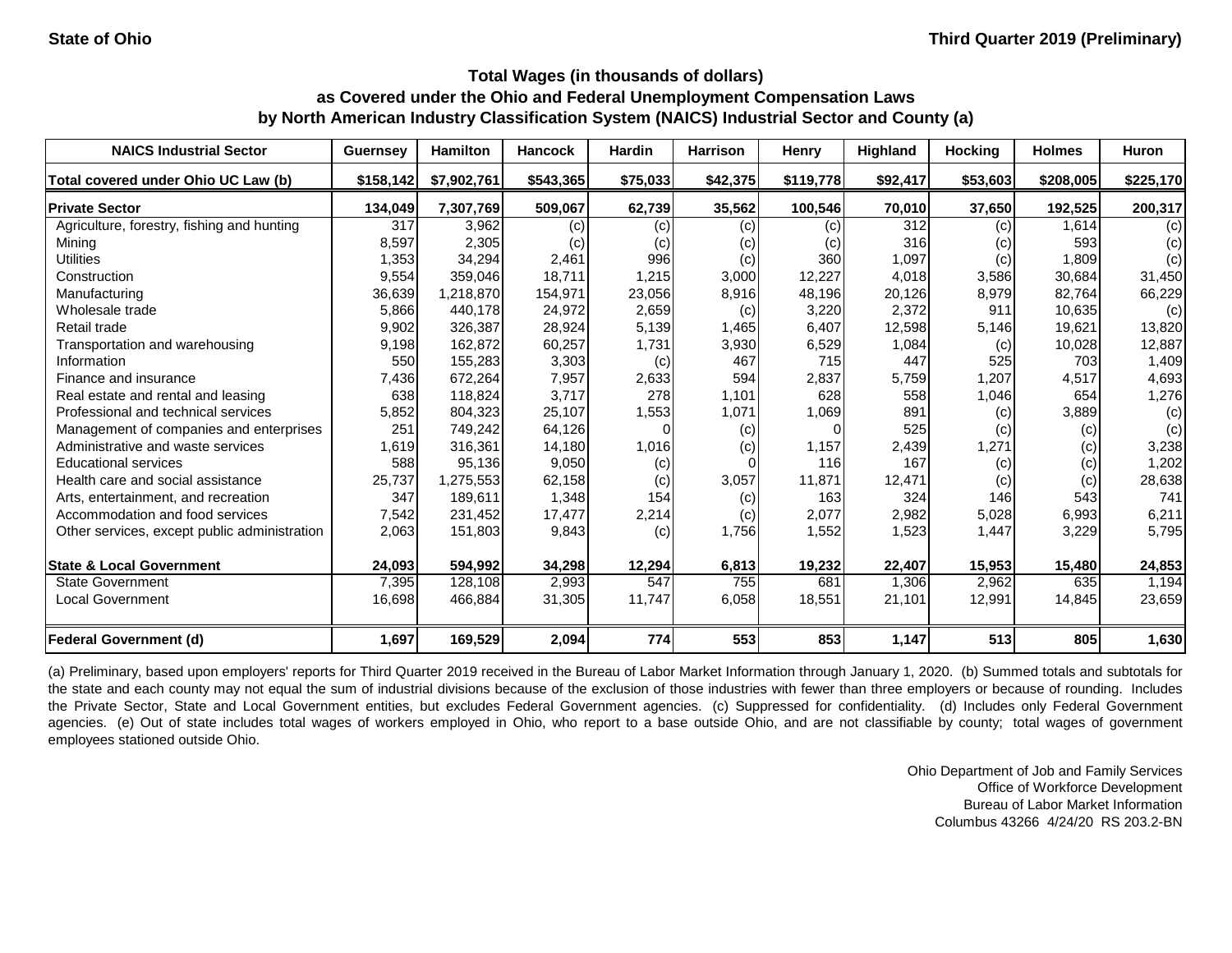| <b>NAICS Industrial Sector</b>               | <b>Jackson</b> | Jefferson | Knox      | Lake        | Lawrence  | Licking   | Logan     | Lorain      | Lucas       | <b>Madison</b> |
|----------------------------------------------|----------------|-----------|-----------|-------------|-----------|-----------|-----------|-------------|-------------|----------------|
| Total covered under Ohio UC Law (b)          | \$91,817       | \$220,042 | \$221,537 | \$1,164,594 | \$115,488 | \$680,779 | \$214,574 | \$1,034,865 | \$2,502,521 | \$194,286      |
| <b>Private Sector</b>                        | 76,677         | 187,557   | 195,154   | 1,042,378   | 90,041    | 581,934   | 192,630   | 863,651     | 2,138,764   | 152,674        |
| Agriculture, forestry, fishing and hunting   | 342            | (c)       | 547       | 5,969       |           | 8,830     | (c)       | 8,132       | 1.871       | 2,195          |
| Mining                                       | 237            | (c)       | 975       | 3,609       | (c)       | 664       | (c)       | 233         | 4,027       | 01             |
| <b>Utilities</b>                             | 892            | 21,763    | 901       | 25,036      | 2,607     | 5,017     | 572       | 5,348       | 8,929       | $\Omega$       |
| Construction                                 | 5,904          | 15,103    | 19,519    | 60,758      | (c)       | 40,136    | 7,758     | 58,545      | 150,625     | 8,426          |
| Manufacturing                                | 30,770         | 30,011    | 74,264    | 339,902     | 11,028    | 103,983   | 85,408    | 245,128     | 449,690     | 50,671         |
| Wholesale trade                              | 1,779          | 5,936     | 5,604     | 123,044     | 2,511     | 20,165    | 3,220     | 49,909      | 99,074      | 4,513          |
| Retail trade                                 | 8,287          | 17,321    | 13,387    | 87,468      | 10,587    | 55,504    | 11,850    | 84,699      | 163,344     | 14,326         |
| Transportation and warehousing               | 1,964          | 14,735    | 2,931     | 11,967      | 8,125     | 65,585    | 27,527    | 26,374      | 75,689      | 35,208         |
| Information                                  | 379            | 2,724     | 1,352     | 11,035      | 1,033     | 2,604     | 565       | 6,917       | 23,726      | 301            |
| Finance and insurance                        | 2,409          | 3,616     | 4,785     | 24,361      | 2,298     | 34,262    | 3,781     | 20,591      | 88,514      | 1,647          |
| Real estate and rental and leasing           | 566            | 2,123     | 1,183     | 10,854      | 1,667     | 4,621     | 1,849     | 7,316       | 28,120      | 623            |
| Professional and technical services          | (c)            | (c)       | 4,098     | 48,276      | 2,391     | 37,496    | (c)       | 35,789      | 131,603     | (c)            |
| Management of companies and enterprises      | (c)            | (c)       | 1,150     | 36,736      | 1,113     | 35,585    | (c)       | 27,543      | 121,614     | (c)            |
| Administrative and waste services            | 3,583          | 8,561     | 6,242     | 44,602      | 4,866     | 23,176    | 8,069     | 51,265      | 107,020     | 6,197          |
| <b>Educational services</b>                  | (c)            | (c)       | 15,872    | 9,676       | 242       | 15,126    | 180       | 27,753      | 25,041      | (c)            |
| Health care and social assistance            | (c)            | (c)       | 31,118    | 126,641     | 21,959    | 80,456    | 19,076    | 140,993     | 504,392     | (c)            |
| Arts, entertainment, and recreation          | 119            | 1,465     | 676       | 6,258       | 203       | 4,152     | 1,031     | 6,968       | 24,114      | 174            |
| Accommodation and food services              | 3,271          | 6,771     | 6,942     | 43,363      | 5,156     | 22,803    | 5,714     | 38,876      | 84,870      | 5,604          |
| Other services, except public administration | 1,031          | 3,267     | 3,606     | 22,823      | 2,880     | 21,768    | 3,710     | 21,271      | 46,502      | 1,232          |
| <b>State &amp; Local Government</b>          | 15,140         | 32,485    | 26,383    | 122,216     | 25,447    | 98,845    | 21,944    | 171,214     | 363,757     | 41,612         |
| <b>State Government</b>                      | 2,355          | 1,197     | 3,987     | 1,388       | 2,455     | 18,112    | 1,026     | 19,242      | 125,782     | 21,563         |
| <b>Local Government</b>                      | 12,785         | 31,288    | 22,396    | 120,828     | 22,992    | 80,733    | 20,918    | 151,972     | 237,975     | 20,049         |
| <b>Federal Government (d)</b>                | 835            | 2,119     | 1,431     | 6,128       | 1,705     | 6,072     | 2,089     | 31,630      | 30,254      | 1,082          |

(a) Preliminary, based upon employers' reports for Third Quarter 2019 received in the Bureau of Labor Market Information through January 1, 2020. (b) Summed totals and subtotals for the state and each county may not equal the sum of industrial divisions because of the exclusion of those industries with fewer than three employers or because of rounding. Includes the Private Sector, State and Local Government entities, but excludes Federal Government agencies. (c) Suppressed for confidentiality. (d) Includes only Federal Government agencies. (e) Out of state includes total wages of workers employed in Ohio, who report to a base outside Ohio, and are not classifiable by county; total wages of government employees stationed outside Ohio.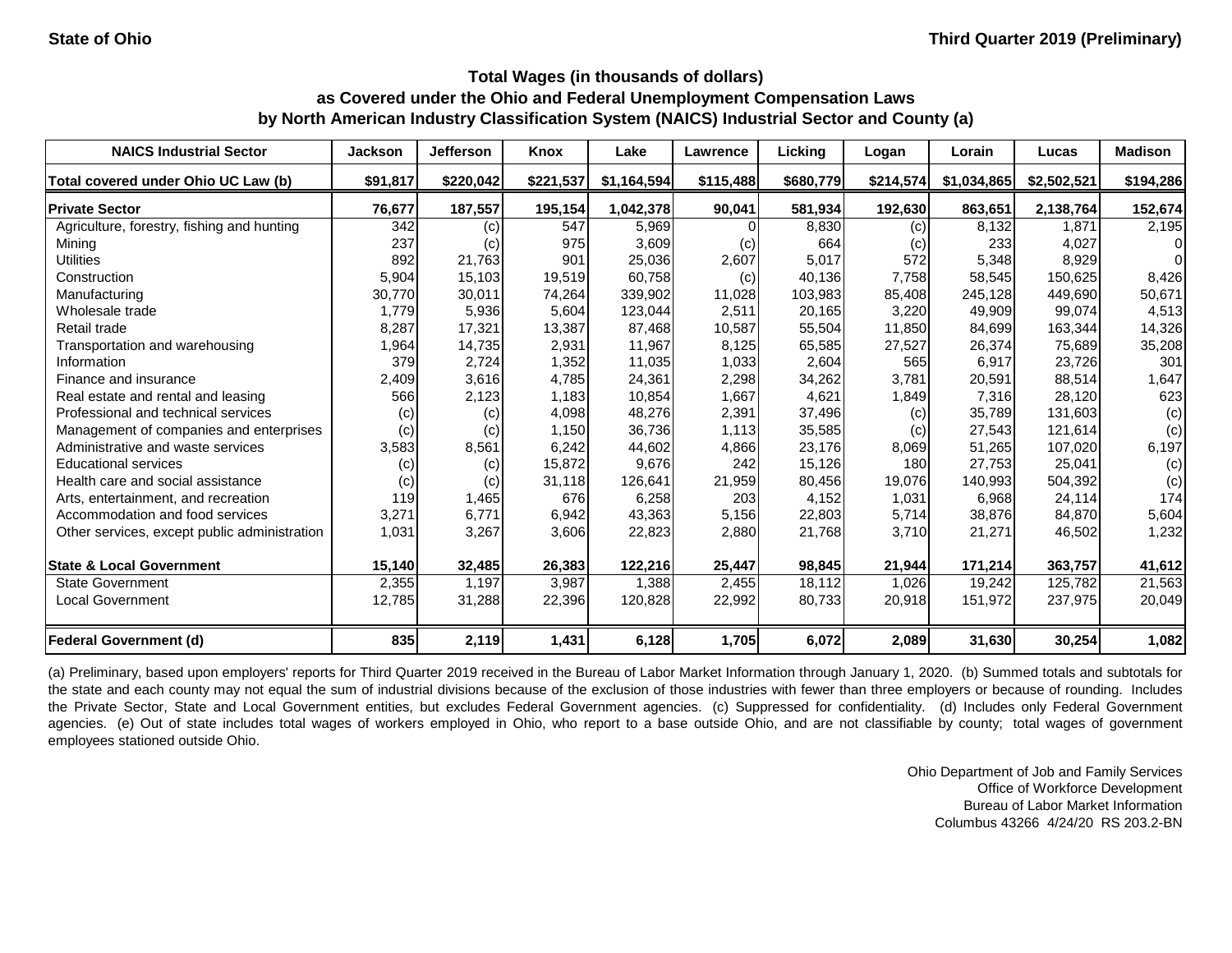| <b>NAICS Industrial Sector</b>               | Mahoning  | <b>Marion</b> | <b>Medina</b> | <b>Meigs</b> | <b>Mercer</b> | Miami     | <b>Monroe</b> | Montgomery  | Morgan   | <b>Morrow</b> |
|----------------------------------------------|-----------|---------------|---------------|--------------|---------------|-----------|---------------|-------------|----------|---------------|
| Total covered under Ohio UC Law (b)          | \$957,182 | \$260,274     | \$671,634     | \$28,448     | \$200,731     | \$442,102 | \$27,767      | \$3,003,576 | \$24,725 | \$50,651      |
| <b>Private Sector</b>                        | 817,588   | 216,953       | 591,687       | 19,482       | 174,762       | 386,951   | 20,088        | 2,670,695   | 19,022   | 36,978        |
| Agriculture, forestry, fishing and hunting   | 1,547     | (c)           | 1,251         | (c)          | (c)           | 674       | (c)           | 2,062       | (c)      | 403           |
| Mining                                       | 1,871     | (c)           | 180           | (c)          | (c)           | 898       | 1,934         | 2,191       | (c)      | 171           |
| <b>Utilities</b>                             | 8,214     | 2,387         | 1,553         | 763          | (c)           | (c)       | 873           | 15,024      | 463      | (c)           |
| Construction                                 | 79,591    | 7,883         | 66,923        | 2,980        | 14,637        | 24,075    | 4,451         | 141,474     | 1,362    | 4,248         |
| Manufacturing                                | 114,580   | 73,547        | 126,403       | 930          | 74,814        | 145,827   | (c)           | 410,408     | 5,257    | 12,081        |
| Wholesale trade                              | 60,694    | 9,437         | 53,294        | 298          | (c)           | (c)       | 745           | 140,835     | (c)      | 881           |
| Retail trade                                 | 85,324    | 19,324        | 58,439        | 3,643        | 13,489        | 31,863    | 1,771         | 168,764     | 1,634    | 4,719         |
| Transportation and warehousing               | 33,612    | 11,592        | 31,807        | 511          | 15,793        | 23,475    | 3,476         | 107,143     | (c)      | (c)           |
| Information                                  | 12,501    | 2,860         | 4,439         | 127          | 1,256         | 709       | 77            | 108,390     | 196      | 175           |
| Finance and insurance                        | 27,659    | 4,279         | 21,192        | 1,150        | 8,049         | 9,241     | 887           | 188,616     | 724      | 768           |
| Real estate and rental and leasing           | 8,904     | 3,775         | 6,120         | 529          | 505           | 2,466     | 407           | 34,533      | 24       | 493           |
| Professional and technical services          | 38,052    | 2,377         | 29,249        | (c)          | 3,899         | (c)       | 567           | 224,348     | 288      | (c)           |
| Management of companies and enterprises      | 18,663    | 2,491         | 57,243        | (c)          | (c)           | (c)       | $\Omega$      | 66,820      | $\Omega$ | (c)           |
| Administrative and waste services            | 55,266    | 11,881        | 26,041        | 612          | (c)           | 16,322    | 714           | 124,375     | 528      | 1,826         |
| <b>Educational services</b>                  | 3,645     | 272           | 3,216         | (c)          | 207           | 1,946     | (c)           | 75,204      |          | (c)           |
| Health care and social assistance            | 197,250   | 52,145        | 60,954        | (c)          | 14,254        | 46,511    | (c)           | 684,196     | 3,867    | (c)           |
| Arts, entertainment, and recreation          | 7,800     | 540           | 4,874         | (c)          | 383           | 1,286     | 43            | 19,557      | (c)      | 799           |
| Accommodation and food services              | 40,613    | 6,929         | 24,689        | (c)          | 4,371         | 15,448    | 801           | 100,111     | (c)      | 1,508         |
| Other services, except public administration | 21,800    | 3,546         | 13,819        | 539          | 4,009         | 9,149     | 761           | 56,644      | 113      | 626           |
| <b>State &amp; Local Government</b>          | 139,594   | 43,321        | 79,947        | 8,966        | 25,969        | 55,151    | 7,679         | 332,881     | 5,703    | 13,673        |
| <b>State Government</b>                      | 35,895    | 11,032        | 1,728         | 508          | 1,974         | 2,184     | 552           | 20,485      | 810      | 1,071         |
| <b>Local Government</b>                      | 103,699   | 32,289        | 78,219        | 8,458        | 23,995        | 52,967    | 7,127         | 312,396     | 4,893    | 12,602        |
| <b>Federal Government (d)</b>                | 17,535    | 1,516         | 5,617         | 704          | 1,244         | 2,548     | 630           | 76,979      | 629      | 573           |

(a) Preliminary, based upon employers' reports for Third Quarter 2019 received in the Bureau of Labor Market Information through January 1, 2020. (b) Summed totals and subtotals for the state and each county may not equal the sum of industrial divisions because of the exclusion of those industries with fewer than three employers or because of rounding. Includes the Private Sector, State and Local Government entities, but excludes Federal Government agencies. (c) Suppressed for confidentiality. (d) Includes only Federal Government agencies. (e) Out of state includes total wages of workers employed in Ohio, who report to a base outside Ohio, and are not classifiable by county; total wages of government employees stationed outside Ohio.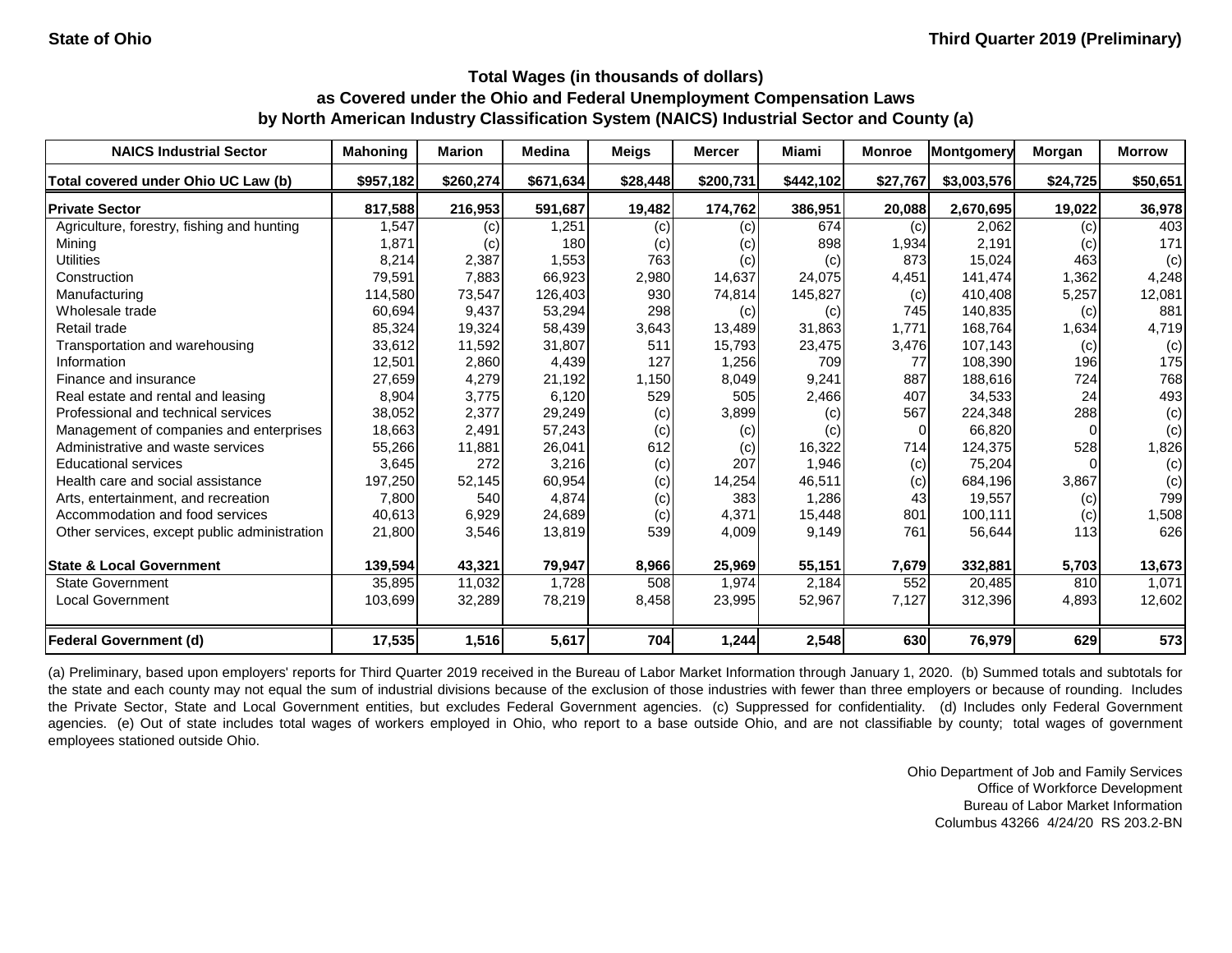| <b>NAICS Industrial Sector</b>               | <b>Muskingum</b> | <b>Noble</b> | <b>Ottawa</b> | <b>Paulding</b> | <b>Perry</b> | Pickaway  | <b>Pike</b> | Portage   | <b>Preble</b> | Putnam         |
|----------------------------------------------|------------------|--------------|---------------|-----------------|--------------|-----------|-------------|-----------|---------------|----------------|
| Total covered under Ohio UC Law (b)          | \$336,833        | \$29,425     | \$150,709     | \$44,356        | \$65,941     | \$159,999 | \$118,319   | \$615,118 | \$106,422     | \$113,581      |
| <b>Private Sector</b>                        | 288,872          | 17,470       | 129,584       | 34,174          | 51,697       | 109,000   | 105,266     | 473,219   | 90,360        | 98,358         |
| Agriculture, forestry, fishing and hunting   | 66               |              | 864           | (c)             | (c)          | 1,598     | (c)         | 1,467     | (c)           | (c)            |
| Mining                                       | 7,450            | 1,081        | 2,032         | (c)             | (c)          | 388       | (c)         | 4,000     | (c)           | (c)            |
| <b>Utilities</b>                             | 5,465            | (c)          | (c)           | (c)             | 615          | (c)       | (c)         | (c)       | (c)           | (c)            |
| Construction                                 | 15,973           | 1,379        | 8,040         | 888             | 12,028       | 15,894    | 6,508       | 34,027    | 4,737         | 11,247         |
| Manufacturing                                | 39,088           | 3,371        | 30,902        | 13,322          | 11,411       | 32,227    | 7,224       | 156,362   | 48,466        | 44,577         |
| Wholesale trade                              | 11,695           | (c)          | (c)           | (c)             | 1,949        | (c)       | (c)         | 48,525    | (c)           | 5,260          |
| Retail trade                                 | 32,177           | 1,563        | 11,309        | 2,235           | 4,303        | 10,381    | 6,214       | 45,974    | 7,615         | 7,115          |
| Transportation and warehousing               | 21,372           | 2,134        | 4,916         | 2,682           | 383          | 4,920     | 5,685       | (c)       | 3,972         | (c)            |
| Information                                  | 6,453            | 101          | 374           | 165             | 171          | 393       | 350         | 5,523     | 146           | 536            |
| Finance and insurance                        | 9,397            | 942          | 3,655         | 1,014           | 1,329        | 3,040     | 2,519       | 9,039     | 2,048         | 3,441          |
| Real estate and rental and leasing           | 2,254            | 37           | 1,165         | 144             | 94           | 913       | 488         | 4,325     | 440           | 262            |
| Professional and technical services          | 10,808           | 2,183        | 1,662         | 762             | 1,013        | 2,298     | (c)         | 28,408    | (c)           | 2,998          |
| Management of companies and enterprises      | 2,106            | (c)          | 825           | (c)             | 1,452        | 1,361     | (c)         | 12,658    | (c)           | $\overline{0}$ |
| Administrative and waste services            | 10,761           | (c)          | 3,070         | (c)             | 2,372        | 5,812     | 48,874      | 11,368    | 1,579         | 3,572          |
| <b>Educational services</b>                  | 5,207            |              | (c)           | (c)             | (c)          | (c)       | (c)         | 4,134     | 96            | (c)            |
| Health care and social assistance            | 83,845           | 1,867        | (c)           | (c)             | (c)          | (c)       | (c)         | 47,971    | 8,042         | (c)            |
| Arts, entertainment, and recreation          | 1,481            | (c)          | 5,992         | (c)             | 96           | 420       | (c)         | 2,037     | 116           | 550            |
| Accommodation and food services              | 13,450           | (c)          | 17,258        | (c)             | 1,488        | 5,294     | (c)         | 24,188    | 4,111         | 2,378          |
| Other services, except public administration | 9,824            | 394          | 2,853         | 468             | 807          | 2,107     | 856         | 10,145    | 1,835         | 1,567          |
| <b>State &amp; Local Government</b>          | 47,961           | 11,955       | 21,125        | 10,182          | 14,244       | 50,999    | 13,053      | 141,899   | 16,062        | 15,223         |
| <b>State Government</b>                      | 3,832            | 7,166        | 2,302         | 480             | 623          | 23,311    | 1,111       | (c)       | 886           | 658            |
| <b>Local Government</b>                      | 44,129           | 4,789        | 18,823        | 9,702           | 13,621       | 27,688    | 11,942      | (c)       | 15,176        | 14,565         |
| <b>Federal Government (d)</b>                | 3,080            | 211          | 5,414         | 590             | 675          | 1,205     | 1,043       | 4,971     | 923           | 809            |

(a) Preliminary, based upon employers' reports for Third Quarter 2019 received in the Bureau of Labor Market Information through January 1, 2020. (b) Summed totals and subtotals for the state and each county may not equal the sum of industrial divisions because of the exclusion of those industries with fewer than three employers or because of rounding. Includes the Private Sector, State and Local Government entities, but excludes Federal Government agencies. (c) Suppressed for confidentiality. (d) Includes only Federal Government agencies. (e) Out of state includes total wages of workers employed in Ohio, who report to a base outside Ohio, and are not classifiable by county; total wages of government employees stationed outside Ohio.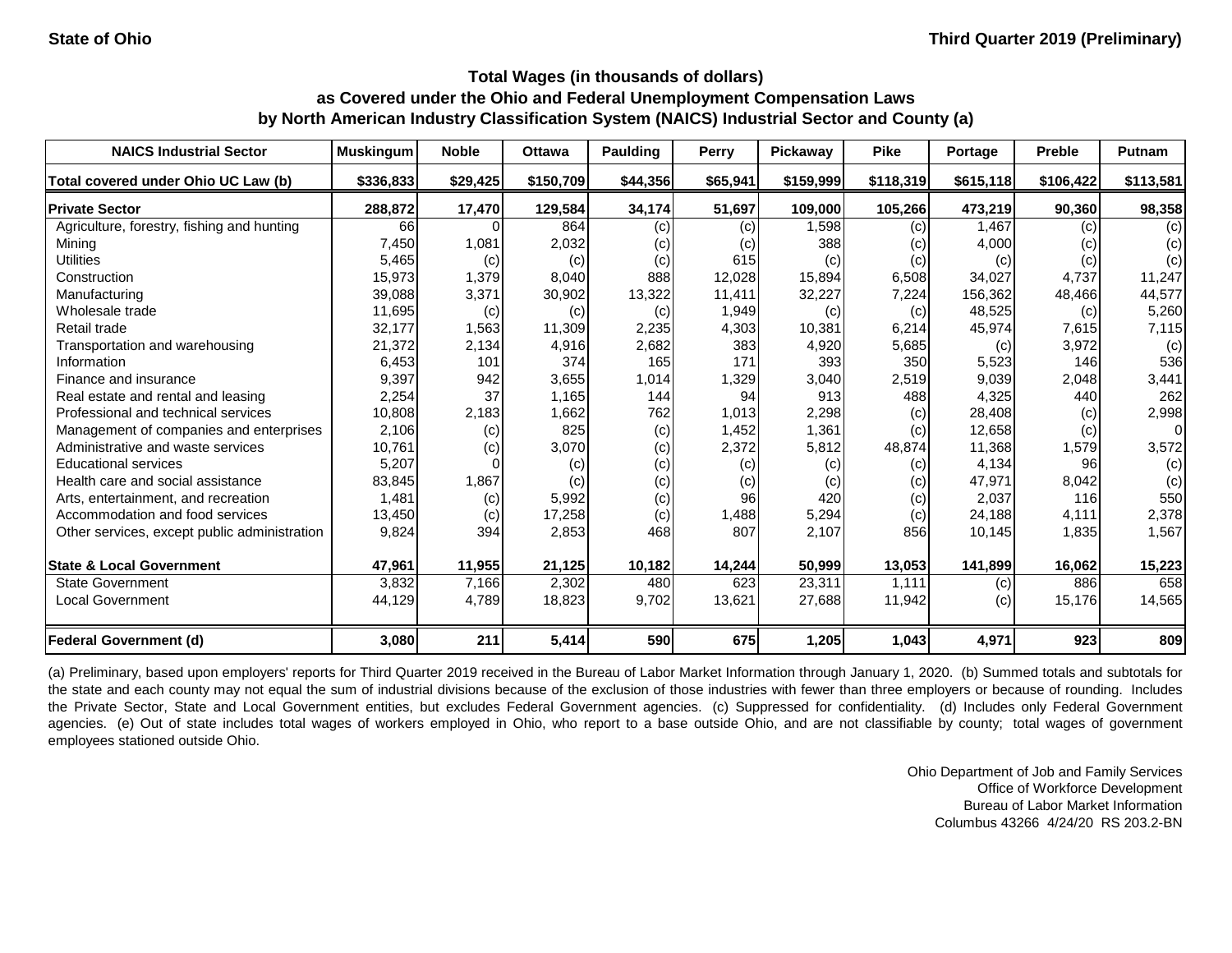| <b>NAICS Industrial Sector</b>               | <b>Richland</b> | <b>Ross</b> | <b>Sandusky</b> | <b>Scioto</b> | <b>Seneca</b> | <b>Shelby</b> | <b>Stark</b> | <b>Summit</b> | <b>Trumbull</b> | <b>Tuscarawas</b> |
|----------------------------------------------|-----------------|-------------|-----------------|---------------|---------------|---------------|--------------|---------------|-----------------|-------------------|
| Total covered under Ohio UC Law (b)          | \$486,141       | \$304,934   | \$257,686       | \$219,432     | \$182,526     | \$343,941     | \$1,665,681  | \$3,205,816   | \$609,734       | \$364,796         |
| <b>Private Sector</b>                        | 406,606         | 248,849     | 228,607         | 166,494       | 155,363       | 318,331       | 1,470,782    | 2,871,657     | 509,869         | 313,558           |
| Agriculture, forestry, fishing and hunting   | (c)             | 584         | (c)             | (c)           | 700           | 1,480         | 2,118        | 393           | 810             | 1,254             |
| Mining                                       | (c)             | 245         | (c)             | (c)           | 2,184         |               | 5,639        | 2,149         | 999             | 15,991            |
| <b>Utilities</b>                             | (c)             | 4,056       | 1,150           | 2,256         | 2,344         | (c)           | 14,209       | 23,412        | 3,758           | 2,208             |
| Construction                                 | 30,359          | 10,801      | 13,681          | 7,305         | 13,938        | 29,040        | 119,875      | 191,683       | 35,115          | 32,579            |
| Manufacturing                                | 121,857         | 70,785      | 111,518         | 18,623        | 52,781        | 194,982       | 348,972      | 401,910       | 114,567         | 94,175            |
| Wholesale trade                              | 19,266          | 6,847       | 6,742           | 4,183         | 8,551         | 14,671        | 78,658       | 213,086       | 28,401          | 14,604            |
| Retail trade                                 | 42,600          | 25,897      | 17,359          | 20,108        | 15,021        | 12,469        | 128,547      | 234,884       | 70,542          | 28,814            |
| Transportation and warehousing               | (c)             | 10,100      | 8,288           | 4,525         | 5,729         | (c)           | 36,884       | 116,212       | 28,087          | 10,782            |
| Information                                  | 5,610           | 3,360       | 1,241           | 1,199         | 948           | 1,099         | 14,989       | 70,708        | 4,346           | 2,310             |
| Finance and insurance                        | 12,345          | 5,894       | 5,536           | 3,922         | 5,154         | 4,246         | 76,667       | 172,991       | 16,454          | 9,754             |
| Real estate and rental and leasing           | 2,503           | 1,204       | 3,204           | 1,863         | 457           | 1,047         | 15,829       | 31,782        | 8,705           | 3,957             |
| Professional and technical services          | 9,056           | 3,555       | 3,728           | 5,894         | (c)           | (c)           | 74,757       | 226,843       | 12,311          | 11,101            |
| Management of companies and enterprises      | 1,578           | 3,162       | 4,870           | 1,013         | (c)           | (c)           | 30,334       | 302,251       | 8,779           | 2,267             |
| Administrative and waste services            | 24,649          | 6,336       | 6,766           | 3,370         | 3,811         | 9,772         | 74,388       | 128,989       | 29,853          | 15,039            |
| <b>Educational services</b>                  | 2,790           | 401         | (c)             | 759           | 8,858         | 748           | 23,038       | 27,165        | 3,395           | 763               |
| Health care and social assistance            | 83,543          | 79,032      | (c)             | 77,759        | 20,224        | 19,108        | 305,962      | 537,828       | 99,825          | 44,461            |
| Arts, entertainment, and recreation          | 2,267           | 861         | 1,391           | 267           | 354           | 401           | 10,977       | 25,962        | 3,121           | 1,441             |
| Accommodation and food services              | 19,325          | 12,837      | 8,316           | 9,766         | 7,092         | 4,841         | 67,516       | 97,288        | 25,629          | 13,913            |
| Other services, except public administration | 7,907           | 2,895       | 4,490           | 3,474         | 3,110         | 4,974         | 41,423       | 66,122        | 15,173          | 8,147             |
| <b>State &amp; Local Government</b>          | 79,535          | 56,085      | 29,079          | 52,938        | 27,163        | 25,610        | 194,899      | 334,159       | 99,865          | 51,238            |
| <b>State Government</b>                      | 22,952          | 24,395      | 1,356           | 18,227        | 4,187         | 3,453         | 21,022       | 63,055        | 11,554          | 6,750             |
| <b>Local Government</b>                      | 56,583          | 31,690      | 27,723          | 34,711        | 22,976        | 22,157        | 173,877      | 271,104       | 88,311          | 44,488            |
| <b>Federal Government (d)</b>                | 9,404           | 27,639      | 1,481           | 2,312         | 1,421         | 876           | 14,585       | 31,097        | 6,909           | 3,661             |

(a) Preliminary, based upon employers' reports for Third Quarter 2019 received in the Bureau of Labor Market Information through January 1, 2020. (b) Summed totals and subtotals for the state and each county may not equal the sum of industrial divisions because of the exclusion of those industries with fewer than three employers or because of rounding. Includes the Private Sector, State and Local Government entities, but excludes Federal Government agencies. (c) Suppressed for confidentiality. (d) Includes only Federal Government agencies. (e) Out of state includes total wages of workers employed in Ohio, who report to a base outside Ohio, and are not classifiable by county; total wages of government employees stationed outside Ohio.